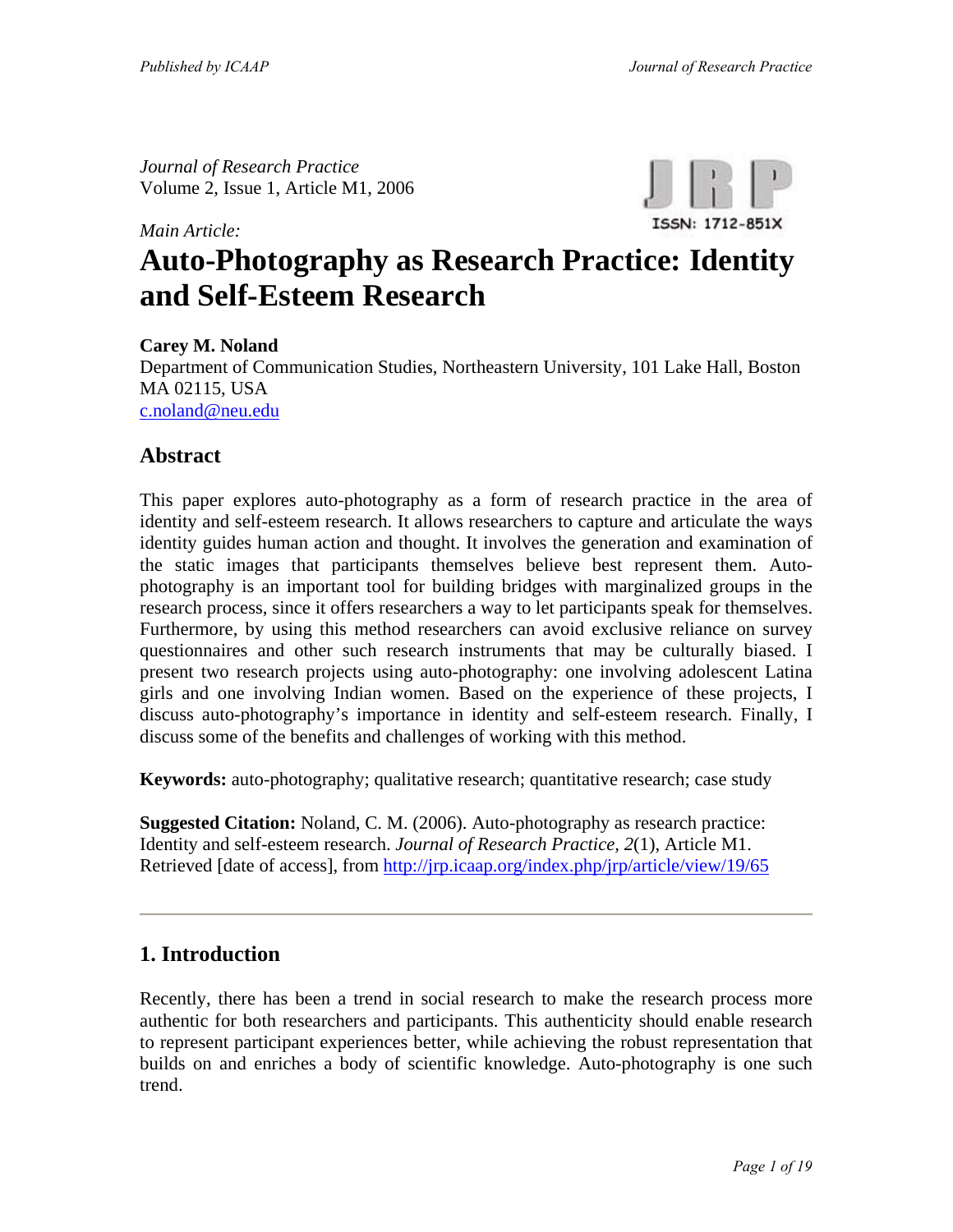In auto-photography participants take photographs, choosing images and representations of themselves. It allows researchers to capture and articulate the ways identity guides human action and thought. It can generate more authentic data because it enables researchers to look at the participants' world through the participants' eyes. Autophotography does this because participants themselves select and record the static images they feel represent them the best. This is a particularly critical issue for those who conduct research on the experiences of marginalized groups. Because auto-photography provides participants a chance to speak for themselves, it helps researchers to avoid exclusive reliance on potentially culturally biased research instruments.

I have used this form of research practice in two research projects. This article describes these projects, using them as case studies to explore the potential of auto-photography as a form of research practice. Both research projects focus on marginalized females. One explores a group of Latina teenage girls living in inner city Los Angeles. The other studies a group of South Asian immigrant women living in a small town in the Midwest of the US.

## **2. Auto-Photography**

A brief history of auto-photography as well its relevance in identity and self-esteem research are discussed here. There are a number of academic journals, including *Visual Anthropology* and *Studies in Visual Communication,* which feature research involving photography; however, auto-photography is an approach that has been seldom seen in identity research and promises to provide researchers with a unique view into the formation and enactment of identity (Ziller, 1990). Traditional approaches to identity have not allowed participants the freedom to articulate their self-concepts (McGuire, 1984). Many traditional researchers tend to conceptualize and operationalize the salient dimensions of the self for their participants (Ziller, 1990; Ziller & Rorer, 1985).

The major obstacle confronting self-esteem research has been the almost exclusive reliance on "paper and pencil" measures by the vast majority of researchers (McGuire, 1984). Although these measures are valuable, there is a problem when researchers rely exclusively on such techniques. As seen in Case Study #1, auto-photography can be used in conjunction with paper and pencil tests to build greater understanding. In most paper and pencil tests (normally in the classroom or laboratory), subjects are asked to rate how they feel about particular statements generated by researchers, for reasons that might or might not be tied to how individuals construct their sense of self. The use of these limited measures is particularly problematic for minorities, who may face culturally biased instruments (Spencer & Markstrom-Adams, 1990).

Ideally, participants should be free to display their own notions of self, rather than constrained by categories generated by the researcher. Juhasz and Munshi (1990) summarize the pressing need for new techniques for the study of self-esteem: "Theory suggests that any attempt to obtain valid measures of children's self-esteem should actively involve the actual participants not only in the self-measurement but also in the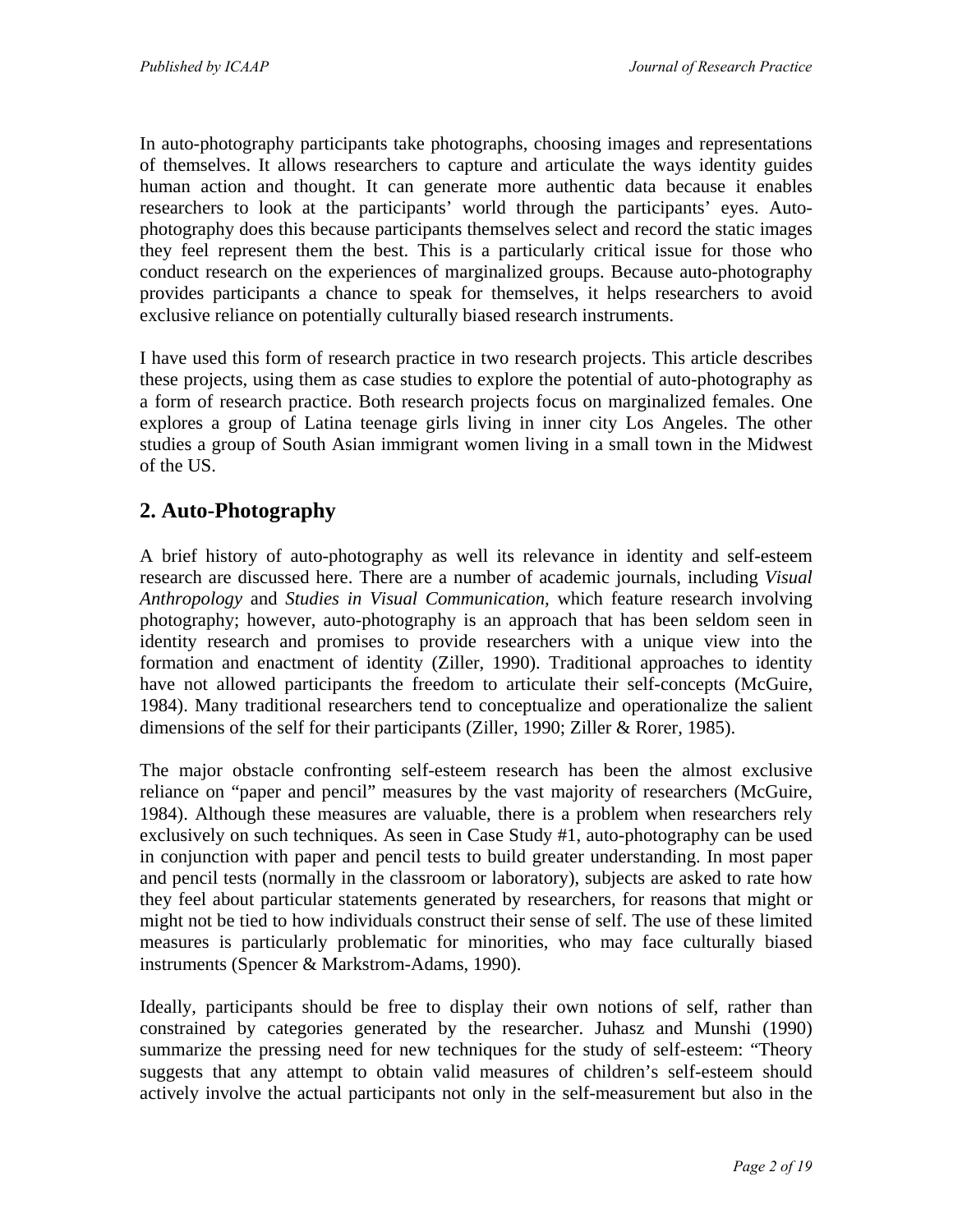content selection and test methodology" (p. 691). Clearly, measures and instruments that allow participants to play more active roles in defining themselves should foster a better understanding of the construction of identity. One way to achieve this goal is by using subject-friendly instruments that maximize the participants' ability to describe themselves.

Worth and Adair (see Ziller & Rorer, 1985) pioneered auto-photography in a project where they gave movie cameras to a group of Navajo Indians and asked them to film and edit images depicting who they were and how they saw themselves. Ziller and his colleagues (Combs & Ziller, 1977; Ziller, 1988, 1990; Ziller & Lewis, 1981; Ziller, Martel, & Morrison, 1977; Ziller & Okura, 1986; Ziller & Rorer, 1985; Ziller, Vern, & Santgoya, 1989) extended this technique to the use of instamatic cameras. In various studies they instructed participants to take 12 pictures of items in their environment that best described them.

Some believe that it is from pictures that the construction of the self can be best illuminated (Combs & Ziller, 1977; Ziller & Lewis, 1981). Auto-photography allows participants the freedom to use their actual surroundings, to pick and choose the people who are important to their self-concepts, and to decide what issues and what objects are the most salient to their construction of self. It is this freedom which the camera gives to participants that distinguishes it from traditional paper and pencil tests.

Lorraine (1990) argues that "self-representations are ideas we have about who we are that guide our thinking and behavior. They change over time as our goals change, but they are static in the sense that they are images we refer to rather than active processes" (p. 16). Photographs are static images, a slice of a person's perception at one place and one moment in time, as Berger explains in these words:

An image is a sight, which has been recreated or reproduced. It is an appearance, or a set of appearances, which has been detached from the place and time in which it first made its appearance and preserved--for a few moments or a few centuries. Every image embodies a way of seeing. Even a photograph. For photographs are not, as often assumed, a mechanical record. Every time we look at a photograph, we are aware, however slightly, of the photographer selecting that sight from an infinity of other possible sights... The photographer's way of seeing is reflected in his choice of subject. (Berger, 1972, pp. 9–10)

Indeed, photographs are much more than mechanical records. They require thought and choice on the part of the photographer, especially when he or she is asked by a third party to photograph representations of the photographer's self.

In general, the research method of auto-photography involves giving participants a camera and asking them to select and photograph items from their environment that are important to them. There are a number of methods by which researchers can interpret the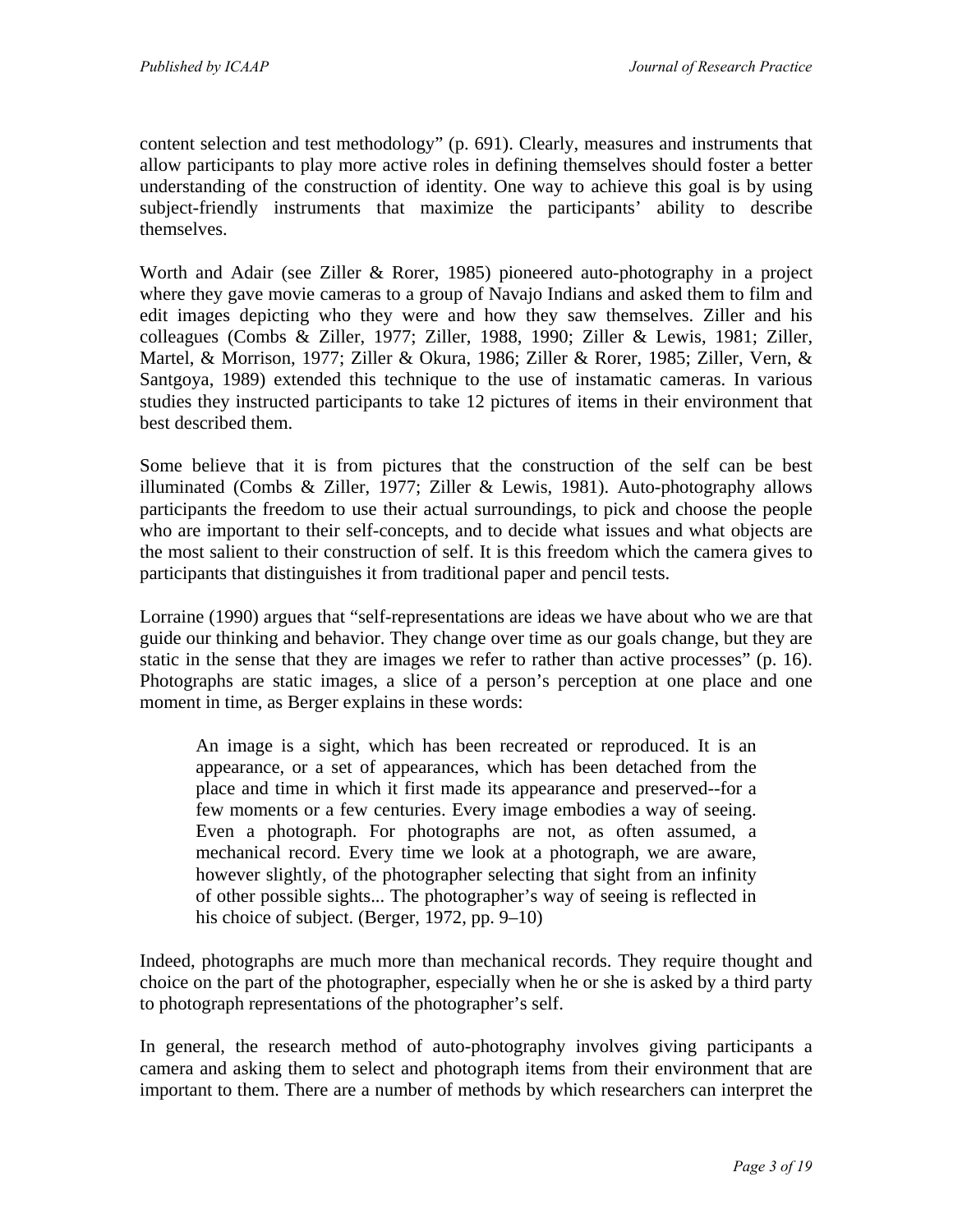photos. In almost all cases, the photographs are returned to the participants and they are asked to describe the photograph and what that photograph means to them. Often in research projects involving quantitative analysis, photographs are coded and analyzed by researchers; however, in qualitative analysis, researchers use participants' descriptions of the photographs as data. This process is described in detail in Case Study #1. In qualitative analysis, the participants can be interviewed about the photographs, as demonstrated in Case Study #2.

Therefore, in projects involving qualitative analysis, the photographs are developed and an interview session is held, using the photographs to prompt interview responses. Such use of photographs is called *photo-elicitation* (Harper, 1986). Collier and Collier (1986) describe the photo-elicitation method as an interview in which the informants and the interviewer discuss the photographs together. They write, "[W]e were asking questions of the photographs and the informants became our assistants in discovering the answers to these questions in the realities of the photographs" (Collier & Collier, 1986, p. 105). Furthermore, these authors claim that photo-elicitation relieves the stress of being the subject that many informants feel. "Instead their role can be one of expert guides leading the fieldworker through the content of the pictures" (Collier & Collier, 1986, p. 106), allowing them to tell stories spontaneously. By doing this, participants can explain what the objects in the photograph mean and their origins, as well as what elements may be missing (Harper, 1986). One major benefit of using photographs in the interview is that they can partially detach people from the process. As Collier and Collier explain, "[P]hotographic interviewing offers a detachment that allows the maximum free association possible within structured interviewing" (Collier & Collier, 1986, p. 107). This may help ease some of the tension participants might feel about being interviewed about the personal subject of identity. While photographs can provide more free association than other methods in interviewing, there are limitations to this practice as discussed within the two case studies presented here.

Indeed, in many academic settings there is a growing acceptance of photography and other more advanced video technologies in research. For example, Shrum, Duque, and Brown (2005) recently explored the use of digital video as research practice rather than a medium for recording social behavior in an interview in Chile.

However, there are potential shortcomings in the use of auto-photography. The use of photographs as data is debated in some academic circles. Tagg (1988) and Sontag (1977) claim that photography is "virtually useless as a way of objectively knowing because it distorts that which it claims to illuminate" (cited in Bogdan & Biklen, 1998, p. 141). Perhaps this is true, but in some cases, illumination may involve making a form of distortion visible and discussable, for example, distortions associated with individual ways of seeing and experiencing. As Berger (1972) claims, a photograph embodies a way of seeing. Furthermore, photographs are used as tools to help identify what people value, what images they prefer, how they define their world, and how they picture others. Photographs can represent the photographer's own view of what is important and thus are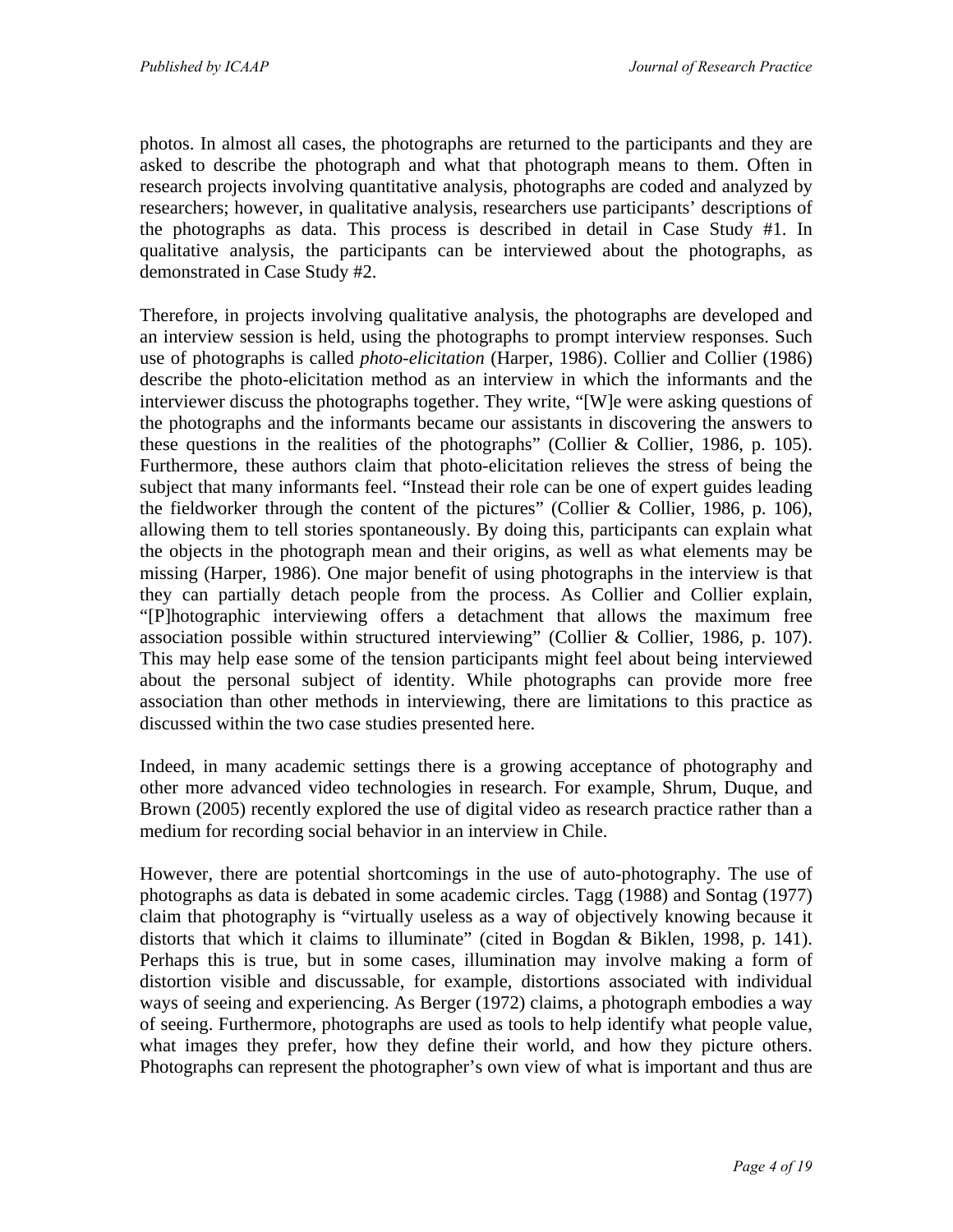visual rhetoric. Using photographs this way may also reveal what "people take for granted or what they assume is unquestionable" (Bogdan & Biklen, 1998, p. 145).

Many photographs contain images that represent a part of people's everyday lives. Nevertheless, many people do not recognize these images because they take them for granted as part of the background of their daily lives. Drawing attention to such images and asking questions about them may bring these images from background experience into the conscious realm. Even though a picture may be worth a thousand words, it is only worth a thousand words when subject to proper analysis (Hall, 1986).

## **3. Case Study #1: Studying Self-Esteem of Adolescent Girls: Combining Auto-Photography and a Self-Esteem Scale**

Noland and Jones (1998) presented this case study at the National Communication Association Convention, New York City. Since the goal of presenting this case study is to highlight how auto-photography can be used from a quantitative approach, I have limited the discussion of the results of the study. The purpose of this study was to understand and evaluate adolescent girls' levels of self-esteem and to identify significant variables that explain these levels of self-esteem.

Participants in this study were 50 seventh and eighth grade female students from two middle schools in south-central Los Angeles. All of the participants identified themselves as Latina, meaning they were born in Latin America or of Latin American descent. Most spoke Spanish as their first language. In addition most of the subjects participated in the Neighborhood Academic Initiative (NAI) program. The NAI is an early educational intervention program in Los Angeles that is sponsored by the University of Southern California. This program targets at-risk youth. The purpose of the program is to recruit seventh and eight grade students into a program of scholarship. There were three phases of data collection and analysis using auto-photography.

Phase 1 took place during one class period. Researchers gave the participants' teachers a booklet containing three dependent measures. The dependent measures were assessed using the Rosenberg Self-Esteem Scale (1965, 1989)--a 10-item, 4-point scale (1=strongly agree, 4=strongly disagree) that measures global self-esteem. The Rosenberg scale is widely used and is a reliable estimator of global self-esteem (Robinson & Shaver, 1973) containing only one underlying factor (Marsh, 1996). The instructions on the cover sheet for the dependent measures assured the subjects of confidentiality and anonymity. The instructions also clarified that there were no right or wrong answers, that we were interested in their opinions, and that their teacher(s) would not evaluate or grade their responses. The teachers who administered the dependent measure read the instructions to the class. The teachers collected the booklets at the end of the class period.

Phase 2 began the following class period. Researchers gave participants disposable cameras and the instructions for this phase (see Appendix A). Students had one week to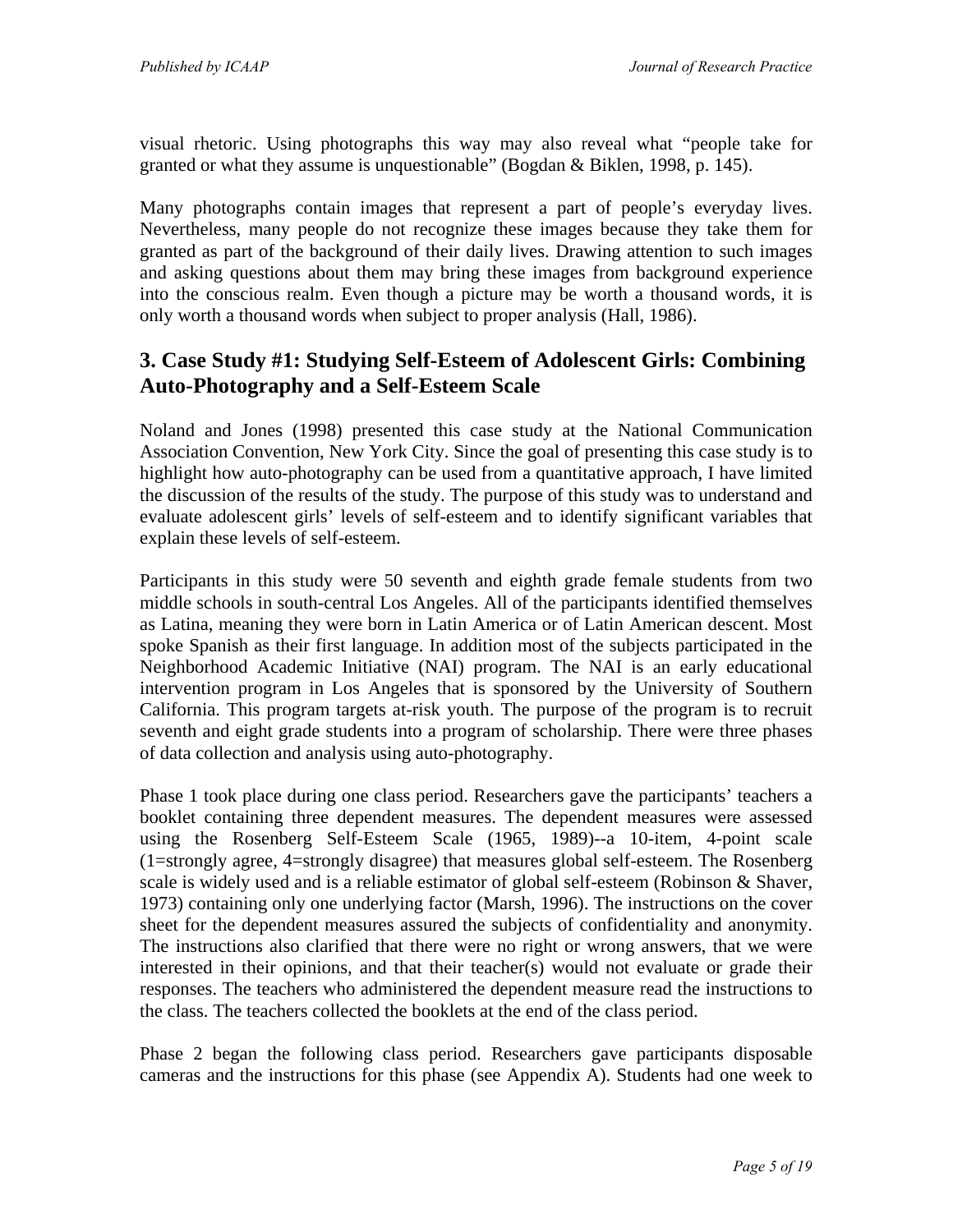use their entire 24 exposures on the roll of film, then researchers collected the cameras, and processed the pictures.

In Phase 3, the next class period after the photographs were processed, researchers gave each participant a manila envelope with the receiver's name on it and thanked the students for their participation. The envelope contained instructions (see Appendix A) and copies of the pictures they had taken, for them to keep.

## **3.1. Coding**

Together three researchers organized the photos into analyzable variables. Based on the previous auto-photographic schemes employed by Ziller and his colleagues (Combs & Ziller, 1977; Ziller, 1988, 1990; Ziller & Lewis, 1981, Ziller, Martel, & Morrison, 1977; Ziller & Okura, 1986; Ziller & Rorer, 1985; Ziller, Vern, & Santgoya, 1989), the researchers examined the photographs and created enough categories so that each photo could be assigned to one category. This exercise generated 33 categories (see Appendix B, presented as a frequencies table). Most of these categories have been employed in other auto-photographic studies. For example, Dollinger and Clancy (1993) and Dollinger, Preston, O'Brien, and DiLalla (1996) also used achievement, pets, sports, religion, television, family, possessions, and interests as categories.

Three research associates, unaware of the purposes of the project, were used to code the photos. They coded each picture based on what it represented. They were asked "What does this picture refer to?" and were given 33 categories from which to choose. They were allowed only one category per photo. They were told to select the category that best represented the references in the picture. The coders also coded the photo according to whether or not it referred to the "me" or "not me" dimensions--the participants, who previously coded their pictures according to whether the images represented them or did not represent them, generated this dimension.

#### **3.2. Data Analysis**

The results of the Rosenberg Self-Esteem Scale were analyzed using t-tests and ANOVAs. Summary scores, where higher scores indicated higher levels of global selfesteem, were used. To obtain a usable statistic from the photo categories, a summary score was calculated from the percentage of times that a particular photo category was mentioned. To calculate that statistic, the number of mentions of any particular category by any individual subject was divided by the total number of mentions for all categories, which yielded the summary score for each category, which would total 100%.

Summary scores from the Rosenberg Self-Esteem Scale were then correlated with the percentage of mentions for each photo category. To develop models of the Latina girls' esteem, the variable esteem was regressed on each of the auto-photographic mention variables determined by the three researchers. We discarded insignificant predictors that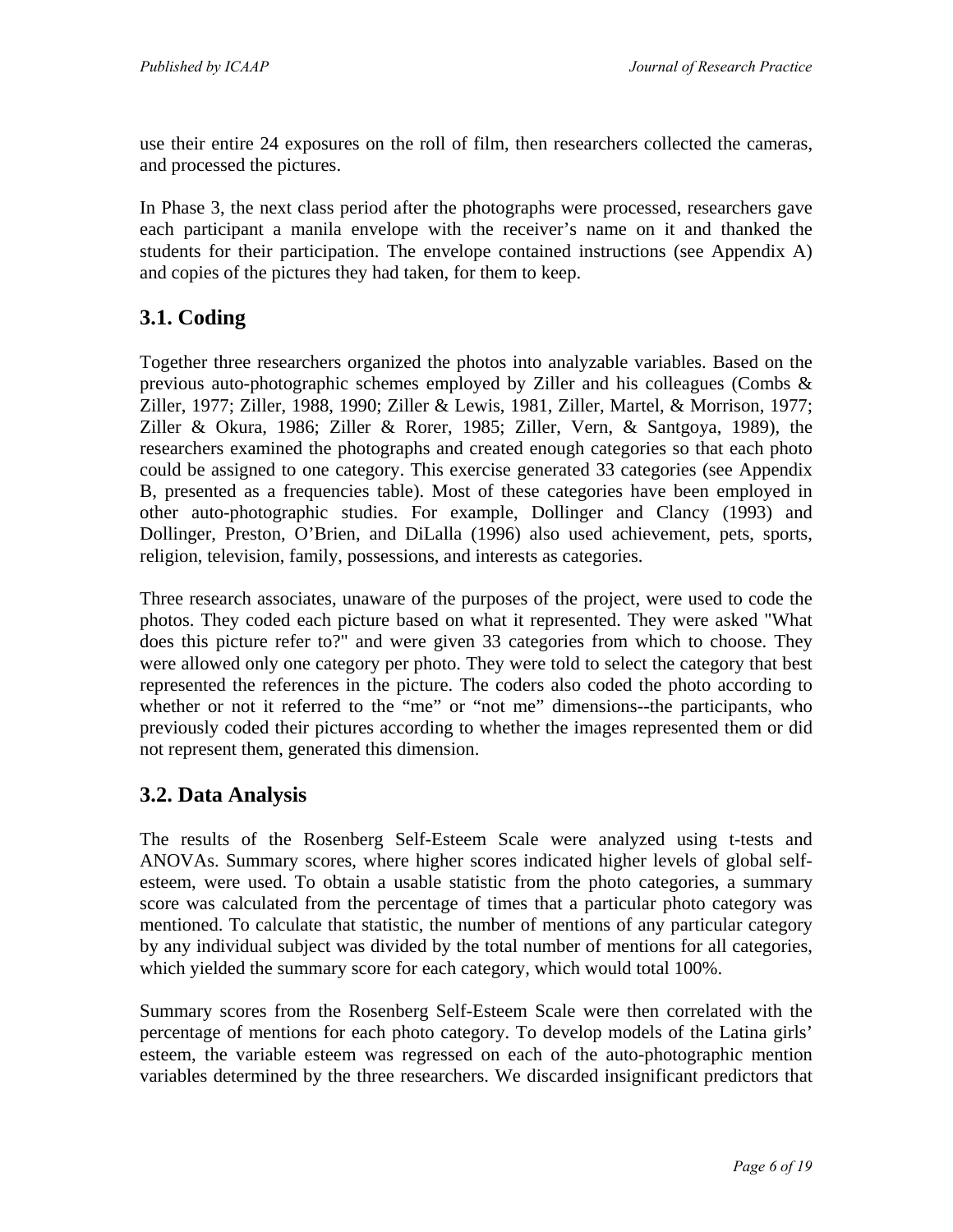accounted for little or no variance. The goal was to maximize variance while retaining significance, achieved only by including two of the 33 original variables.

Sixteen out of 33 variables were negative predictors of self-esteem. However, only two of the variables were significant at an alpha level of .05: gender, and cares and concerns. Gender was negatively correlated with self-esteem. The more girls mentioned their gender, the lower their self-esteem. For example, one girl took a photograph of a baseball game and wrote, "I like baseball even though my brother says baseball is just for boys." Often gender was displayed in the chores and family category with photo descriptions such as "I like to cook because I am a girl."

While the cares and concerns category is relatively novel in the research arena, it is clearly important here. This category describes images and representations about the future, the environment, and other issues that are positive predictors of self-esteem, such as caring for family members. Latino families tend to situate females into the caregiver roles ( Albos, 1993; Blea, 1992). As caregivers, girls nurture their family and care about their family's environment. If there is a positive aspect to the patriarchal notion of female care giving, it is that it inspires care for the environment and promotes a relational, communal, and giving philosophy. The simple fact that the girls are thinking about the future is a positive indication of self-esteem. The photographs also indicate that the girls can imagine themselves making an impact on the future, especially in terms of the environment. The lack of previous research in this area indicates it may be a valuable topic of study.

## **4. Case Study #2: Studying Identity of Indian Women: Combining Auto-Photography and Traditional Interviewing**

The data presented in this case study were part of a doctoral dissertation (Noland, 2000). This case study involves qualitative analysis. Participants were given a camera and asked to take 12 pictures that say "This is me" and 12 pictures that say "This is not me." This has been done in a few previous research projects on identity (Combs & Ziller, 1977; Noland & Jones, 1998; Ziller & Lewis, 1981). But in previous situations where autophotography was used, researchers themselves categorized and interpreted the pictures. This project aimed to lend even more voice to participants, enabling them to categorize, interpret, and explain the photographs in their own words. As the researcher, I developed the photos and then scheduled an interview session with the participants. At this interview session I showed them the pictures, asking them to explain what the photos meant to them.

Participants in this study live in a small college town in Ohio. A snowball sampling technique was used to contact them. I recruited women over the age of 18 who had immigrated to the US from India, become residents of the US, and would be interested in participating in this study. I visited various community leaders and attended cultural events and through the word of mouth generated by these visits, over 40 potential participants contacted me and indicated an interest in the project. I formulated criteria to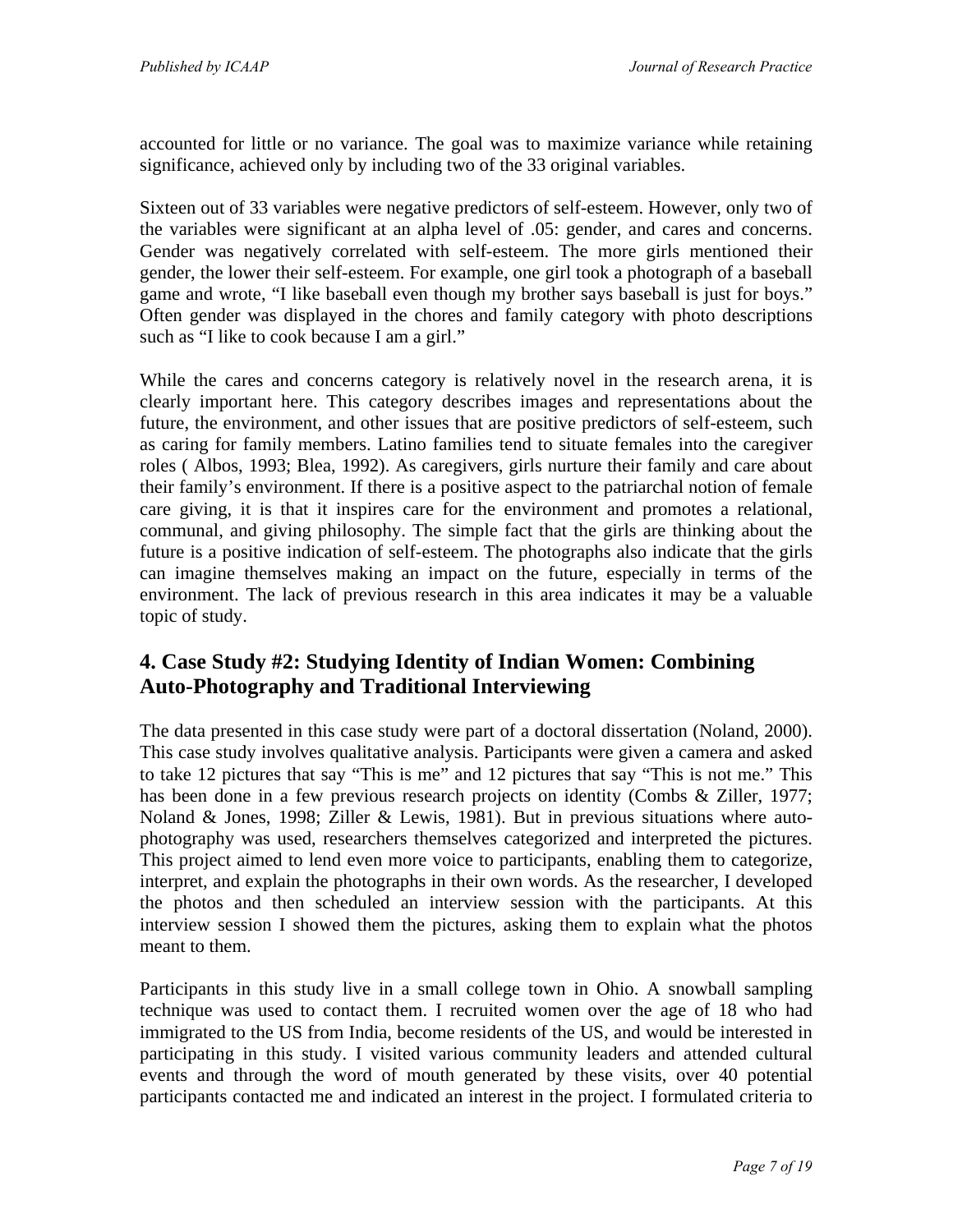obtain a smaller, yet diverse sample. Due to the distinct nature of student life, I chose not to interview Indian women who were currently enrolled full time at the local university. Many students at this college live in dormitories and often do not interact with the wider community. Additionally, this study focuses on immigration and identity; even if students intend to remain in the US, often they are on H-1 visas and must return to their home countries after graduation.

I collected some preliminary demographic information, including age, number of years in the US, home state in India, marital status, number and ages of children, and the occupation of potential participants. In the end, 12 women with diverse experiences and backgrounds participated in the project.

I had at least three meetings with each participant. First, I met individually with the women to give them the cameras and the general instructions. I gave each a sheet of paper with the instructions and my phone number. The instructions were similar to the instructions in Case Study #1 (see Appendix C). After the participants completed the photographs, I picked up the camera and had the photographs developed. I set up a third meeting time to interview them about the photographs.

## **4.1. Coding**

I opened the discussion by spreading the photographs out on a table or couch. I asked the women to tell me about the photographs. The interview protocol I favored was unstructured, although most women started at the beginning of the photographs and went through them one at a time. A few women had kept a list of the photographs they had taken. They used their list to categorize their photographs and to structure the interview. I tried to avoid asking any direct questions, other than "Tell me about this, please." I met with the women wherever they chose. Although I made my home available as an option, participants preferred to be interviewed in their own territory.

It is unnecessary to separate the interpretation of narratives and photographs. They are both guided by interpretive methodology. However, it is necessary to approach the interpretation of photographs carefully as this is a seldom-used method in many fields of inquiry, and there are not universally accepted approaches to this method in other areas of research.

Harper favors the method of photo-elicitation because it "provides a way in which the interview can move from the concrete (a cataloguing of the objects in the photograph) to the socially abstract (what the objects in the photograph mean to the interviewee)" (Harper, 1986, p. 25). Remarkably, Harper states the goal of the photographer is to "photograph the culture through the eyes of the informant" (Harper, 1986, p. 26). In this research project women were given cameras and took their own photographs. By having the informants themselves take the photographs, the problems derived from seeking sensational or culturally biased photographs was solved. One thing that was stressed to the informants was that they ought to resist the urge to take photographs that are "visually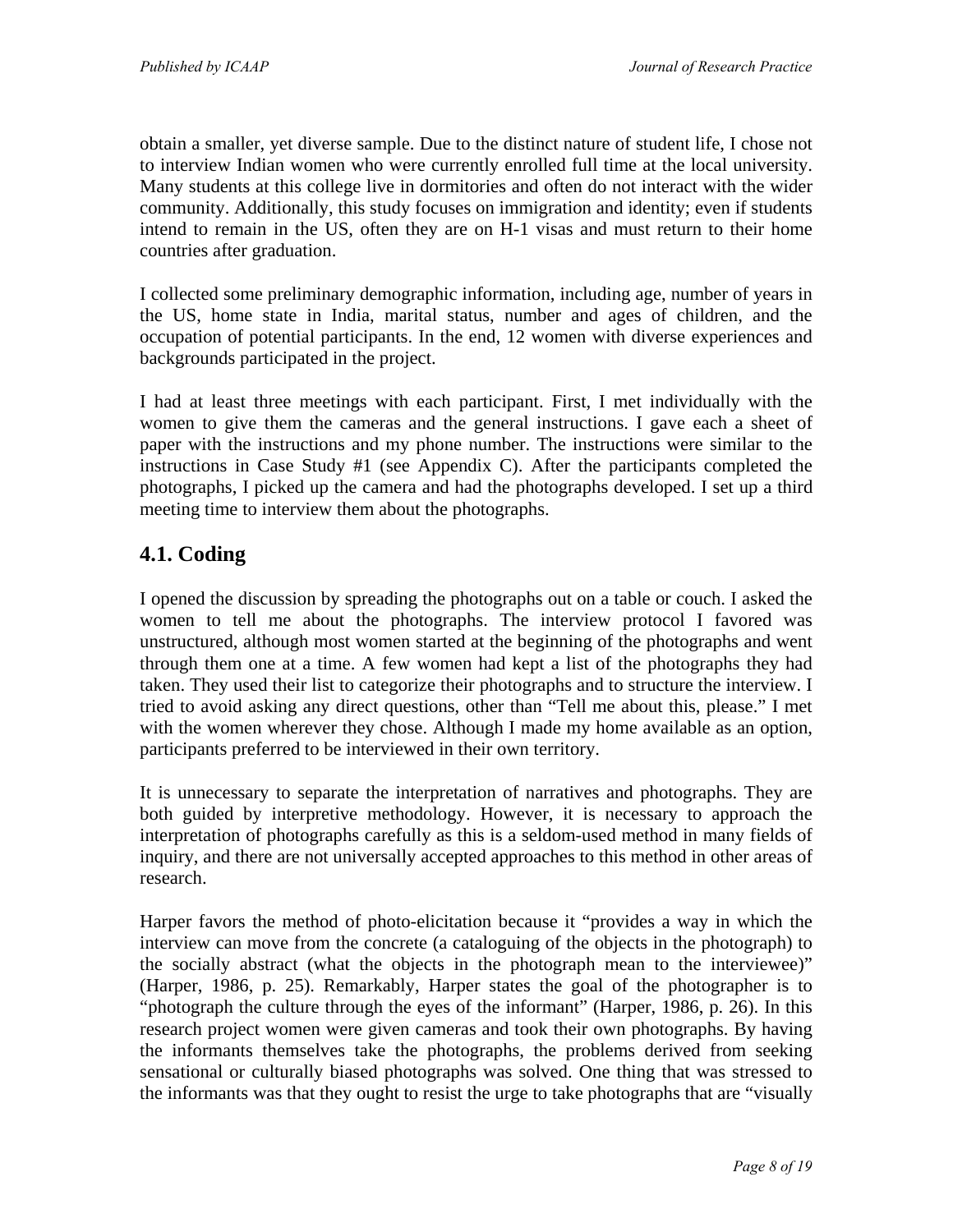arresting." Harper warns that this urge must be overcome because it is the more mundane that can serve to unlock the subjects' interpretations of their social existence, or in this case identity.

#### **4.2. Data Analysis**

There is no recipe for the analysis of photo-elicitation data (Harper, 1986). I discovered what the photographs meant to women by asking them. Narratives accompanied most photographs. I tape recorded each interview and numbered the photographs so that corresponding taped stories could be linked to each photograph. After the interviews, I organized the photographs into general categories that emerged from speaking with the women. In this way, I was able to understand the narratives through interpretive analysis. I arranged second interviews with some participants who volunteered to review and respond to my photographic categories and narrative interpretation. I labeled the photographs to begin data analysis. I was able to label the data by using the answers that women reported to such questions as "What is this?" In the same way, I attempted to analyze the data by finding pertinent images. Next, I looked for categories by grouping concepts that seem to pertain to the same phenomena. Next, I named "the categories and developed the categories in terms of their properties and dimensions" (Strauss & Corbin, 1990, p. 69).

I performed a thematic analysis of the data, finding a number of themes to explain the interplay of identity and communication when examining the process of migration and settling in a foreign country. Three umbrella themes were created: (a) living in-between addressed difficulties being a part of both US and Indian culture and, yet, somehow not fitting into either, (b) formation of boundaries when dealing with such categories as woman, immigrant, India, foreigner (other), and US citizen, and (c) images of home, marriage, and children.

#### **5. Discussion**

The method employed in these research projects was innovative. Traditional approaches to auto-photography and identity research were challenged and modified to include more participant voice. These case studies have demonstrated the use of auto-photography in studying identity and other dimensions of culture and self. Participants found symbols of their identity in their environment and took photographs of those representations; this demanded time and thoughtfulness on the participants' part. It required each woman to contemplate her identity and think about how she wanted to represent it. The participants carefully selected each image. This fact alone separates the work in this auto-photography study from other studies that use straightforward interviews. Identities are complex and very difficult to understand. The space and time afforded to participants enabled them to think about how they wanted to represent themselves, rather than having to come up with on-the-spot answers.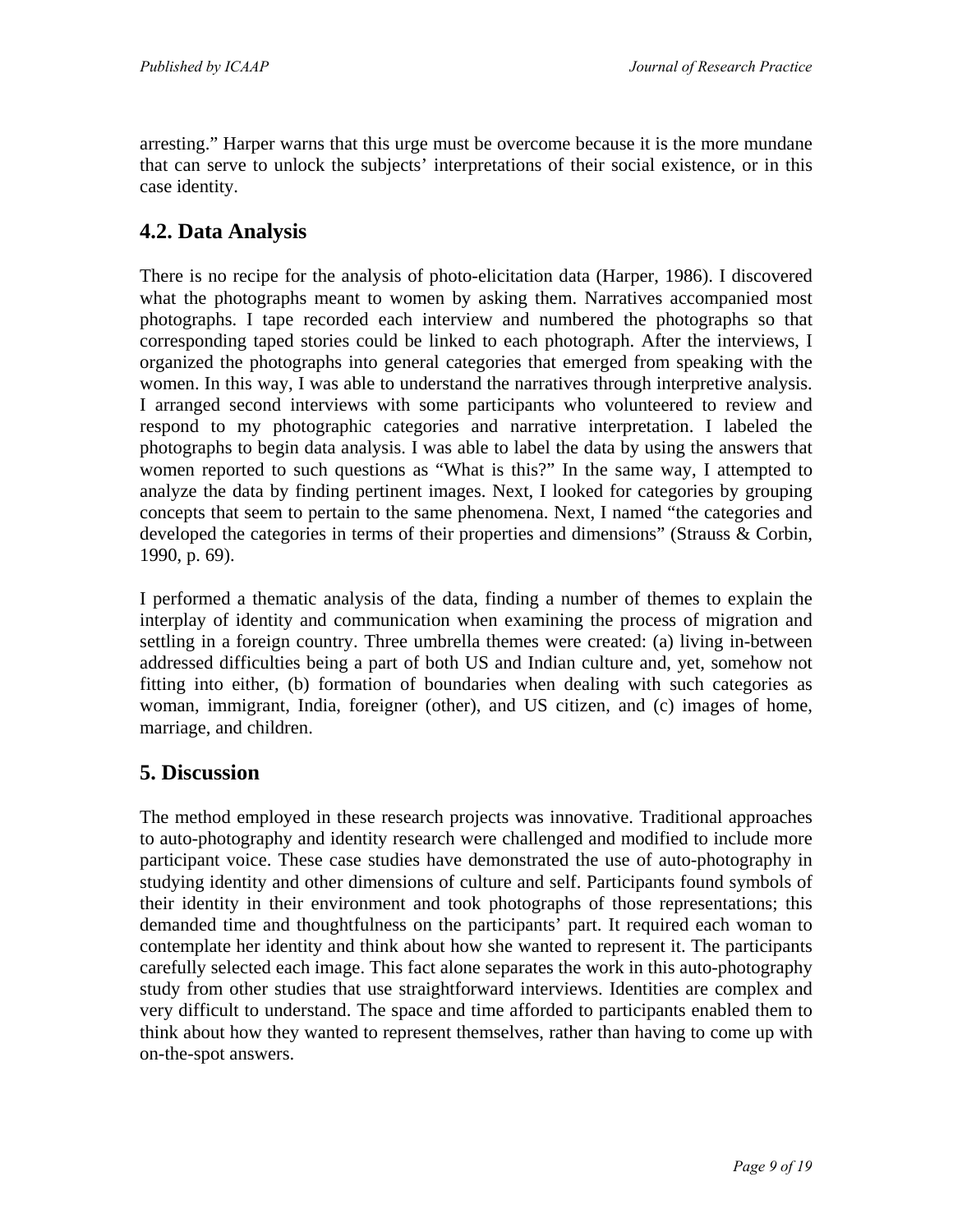For Case Study #2, interview sessions allowed participants more input in data analysis. Rather than participants simply labeling the photographs, they engaged in an in-depth discussion about each one. This way, participants could explain what each photograph meant to them, rather than having researchers interpret labels for them. Through discussion, different layers of meaning could be unveiled. Participants selected the images they wanted to photograph, which also gave them the freedom to choose what they wanted to talk about in the interview. I feel this made the participants more relaxed when we met because they both understood and had reflected upon the contents of the discussion. Evidence of this is clear. Initially, participants were concerned with what I was going to ask in the interview. They repeatedly asked my contact person such questions as "What is she going to ask about?" and "Can you tell me some of the questions now so I can think about them?" despite the fact that I had provided my contact with photocopies of a summary sheet of the project for the participants. When I decided on photography I was able to tell the participants that we were just going to talk about the photographs, nothing else. They seemed much more relaxed and even looked forward to the interview sessions. It allowed the participants to be more in control of the interview and the discussion topics. In addition, the participants were able to choose the order in which we discussed the photographs, giving them the power to guide me in the interview.

Moreover, using photographs as the basis for the interviews afforded women more personal space when discussing the intimate topic of identity. By this I mean the photographs allowed the discussion to be less invasive on a personal level. For instance, women could talk about the photographs in the third person and use general terms instead of specific references.

For example, one woman took a photograph of a microwave oven for the "this is not me" category. She stated that Indian men prefer fresh food, rather than frozen food or even reheated leftovers on a daily basis. She then proceeded with a story about how much time she spent cooking everyday and the fact that many Indian dishes are labor intensive. The way she told the story made it clear that in this case she was indeed speaking about her husband. In this instance, I inferred that not all Indian men prefer this; rather her husband preferred fresh food. This is particularly interesting in the light of the fact that none of the participants photographed her husband. It is clear that the participants were uncomfortable photographing their husbands or making direct references to their husbands. Throughout the interviews many participants said such things as "Indian men" instead of "my husband," even at times in cases where it was clear they were talking about their husbands. By using third person references, they could safely express their opinions and attitudes with a sort of critical distance. This does not imply that in all examples women who talked about "Indian men" specifically meant their own husbands; indeed, many genuine generalizations about Indian men (and Americans) were made.

As the interviews with participants regarding their photographs were audio recorded and transcribed, both auditory and visual data were collected in Case Study #2. These are different worlds; auditory data is more linear whereas the visual data is more holistic (Hall, 1986). Collier and Collier (1986) maintain,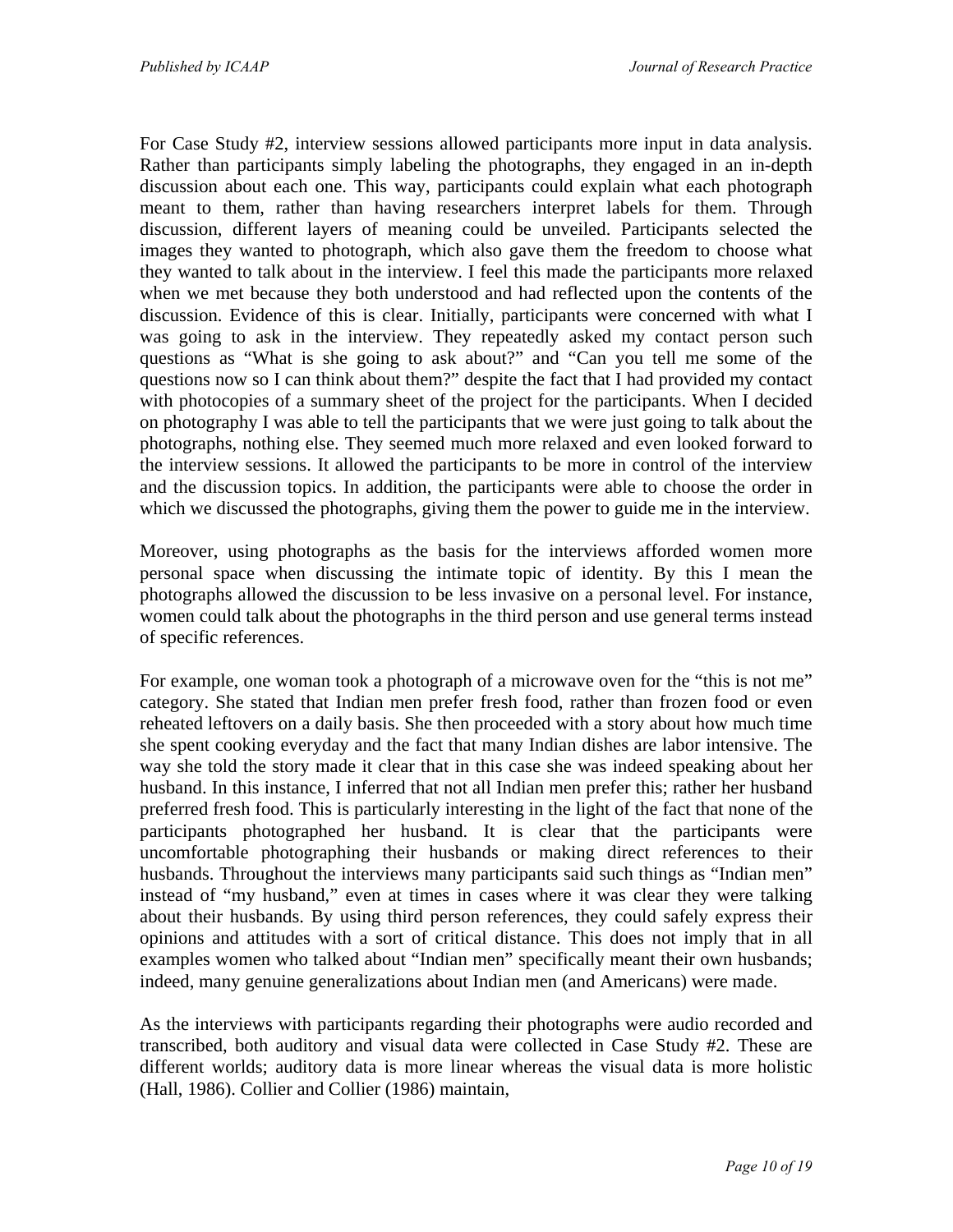The auditory is coded language that can directly express mood, which is reinforced by the verbal signals of the listener. With discipline the eyes perceive the factual shapes of realism, but the ear must translate, for language is a set of abstract symbols. Regardless of this evident epistemology, Western people reverse this order and perceive the written word as reality and visual imagery as impression. (p. xii)

Berger (1972) believes that seeing comes prior to words; seeing "establishes our place in the surrounding world" (p. 7). Yet words can never wholly encompass what is seen. Rather, dialogue is often an attempt to verbalize what is seen, "an attempt to explain how, either metaphorically or literally, 'you see things,' and an attempt to discover how 'he sees things'" (Berger, 1972, p. 9). Both auditory and visual data are important to this research and, as demonstrated, they have unique properties.

While throughout this paper I have discussed the benefits of using photography as a form of research practice, there are disadvantages to employing this method. While, on the positive side, photography gave participants time to reflect on their identity, I did not expect them to take so much time taking the photographs in Case Study #2. On average each woman had the camera three months before completing the photographs.

Although the photographs gave women "space" to be less intimate, they also greatly reduced anonymity. There were some boundaries imposed by the nature of the photographs; the most notable example is the one mentioned earlier--women did not take pictures of their husbands. This made the use of photography limited in some ways.

In the majority of cases, a spouse has to be a significant part, negative or positive, of a married person's life. Given the fact that all of the participants were married, most moved to the US because of their husbands and in fact, were mostly stay-at-home intellectuals, I find it hard to believe they would not consider their husbands part of their world. I can draw no other conclusion except that there are cultural taboos and intimacy boundaries that could not be crossed by photographing their husbands. Perhaps the women felt that photographs are more permanent and tangible expressions than words and felt they did not want to be bound to contribute in that way.

I think the most challenging aspect of working with auto-photography in Case Study #2 was the fact that the participants had a difficult time with the concept. This probably contributed to the length of time each participant took with the camera. Only one participant in this second study was able to use the entire roll of film. The idea of using photographs to represent symbols of identity is a difficult concept to understand and an even more difficult task to complete. Most people outside of a group of academics who spend time contemplating such issues would have a hard time finding images to represent their identity when so instructed. Additionally, it could be that the concept of individual identity is uniquely Western.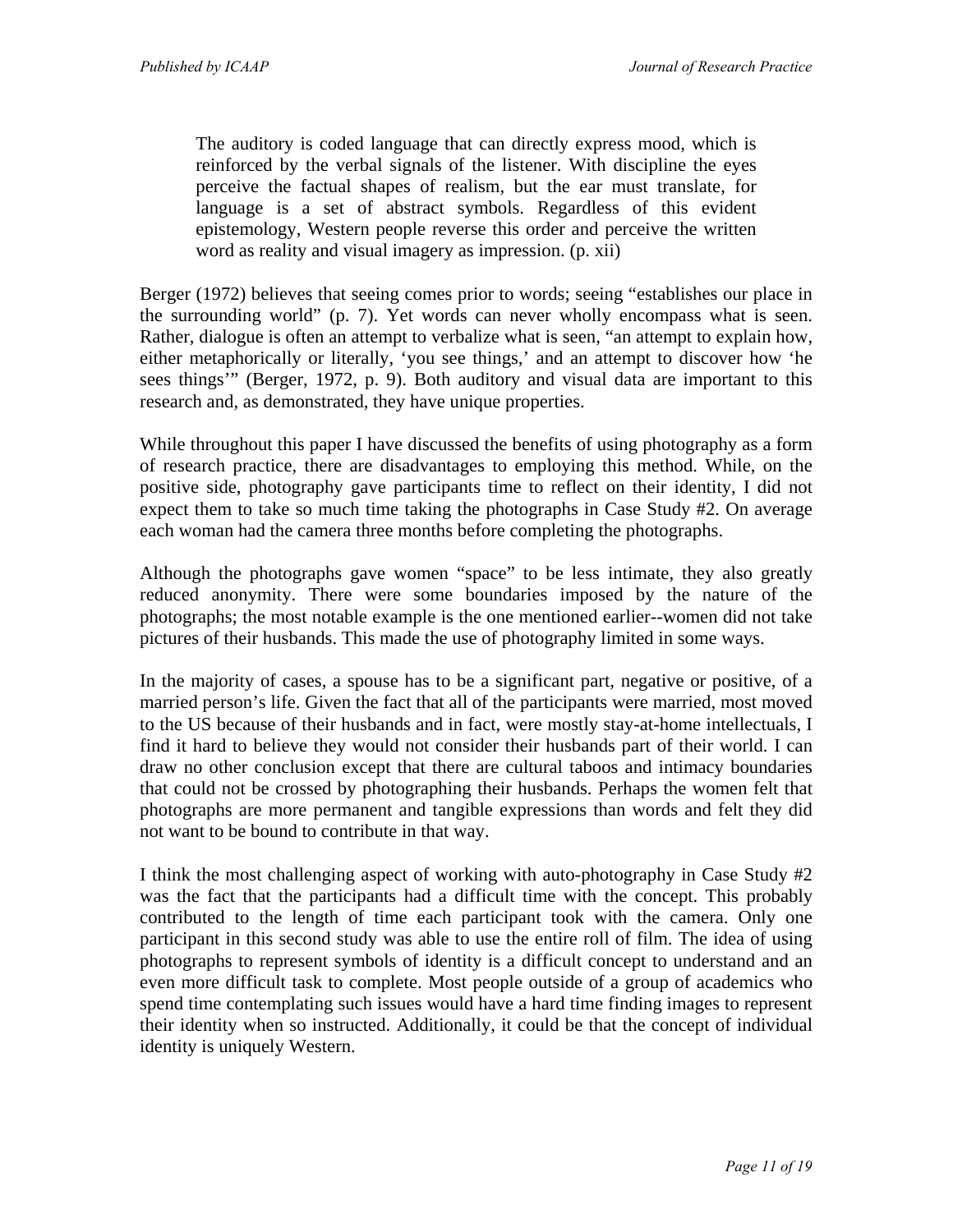Letting the participants set the agenda does limit the researcher's control in some ways. I struggled with the notion of "what was left out." When participants take photographs of "me" and "not me," it may not leave room for delicate issues that may be significant predictors of self-esteem or identity. There are numerous reasons that participants may not want to take photographs of certain things; however, in many instances participants managed to take photographs of symbolic representations of the "thing" that they could not or would not photograph. One example (for both case studies) would be sexual intercourse. Nobody took photographs of this, but many took photographs of representations of this. In fact, sexuality emerged as one of the main themes that women struggled with in the process of immigration (for a complete review of this theme, see Noland, 2005).

For Case Study #1, the process was accelerated by the quantitative nature of the study. Participants did not dwell on images as much as the older women from Case Study #2 did. They were given one week, and all the participants used the whole roll of film. In this process, a sense of objectivity was obtained by having the three research associates categorize the photographs for the girls. It would have been interesting, and perhaps valuable, to see how the participants themselves would have categorized the photographs. Given the age of the participants, this may have been a difficult task.

Furthermore the "me" and "not me" dichotomy could impose a false dichotomy, as we know issues of self are much more complicated than this black and white contextualization may allow. Some women in the qualitative Case Study #2 did bring this up during the interview process. For example, some women took a photograph of the US flag as "not me," indicating that they were not American, but in the interview said that they were very American in many ways. In contrast, others used that same image to say "this is me": "I live here, my children were born here, I will die here, *but* others do not see me as American because of the way I look and speak." Unfortunately the girls in Case Study #1 did not have this opportunity, other than a few sentences on the back of the photograph, to express what the photographs meant.

The fact that most photographs were mundane was both good and bad. According to Harper (1986), mundane images are better representations of daily life and identity than dramatic images. Although mundane images get at more authentic representations of identity, they do not make for exciting photographs to display or to present in a report.

Future researchers would benefit by extending the auto-photographic approach in order to increase our understanding of how people construct their sense of self. This is particularly useful when working with marginalized groups. However, future researchers should also target more disparate subject pools in order to get a broader range of input. Both case studies used a narrowly defined participant pool. Table 1 summarizes some lessons learned from both case studies and some suggestions to overcome challenges in future research.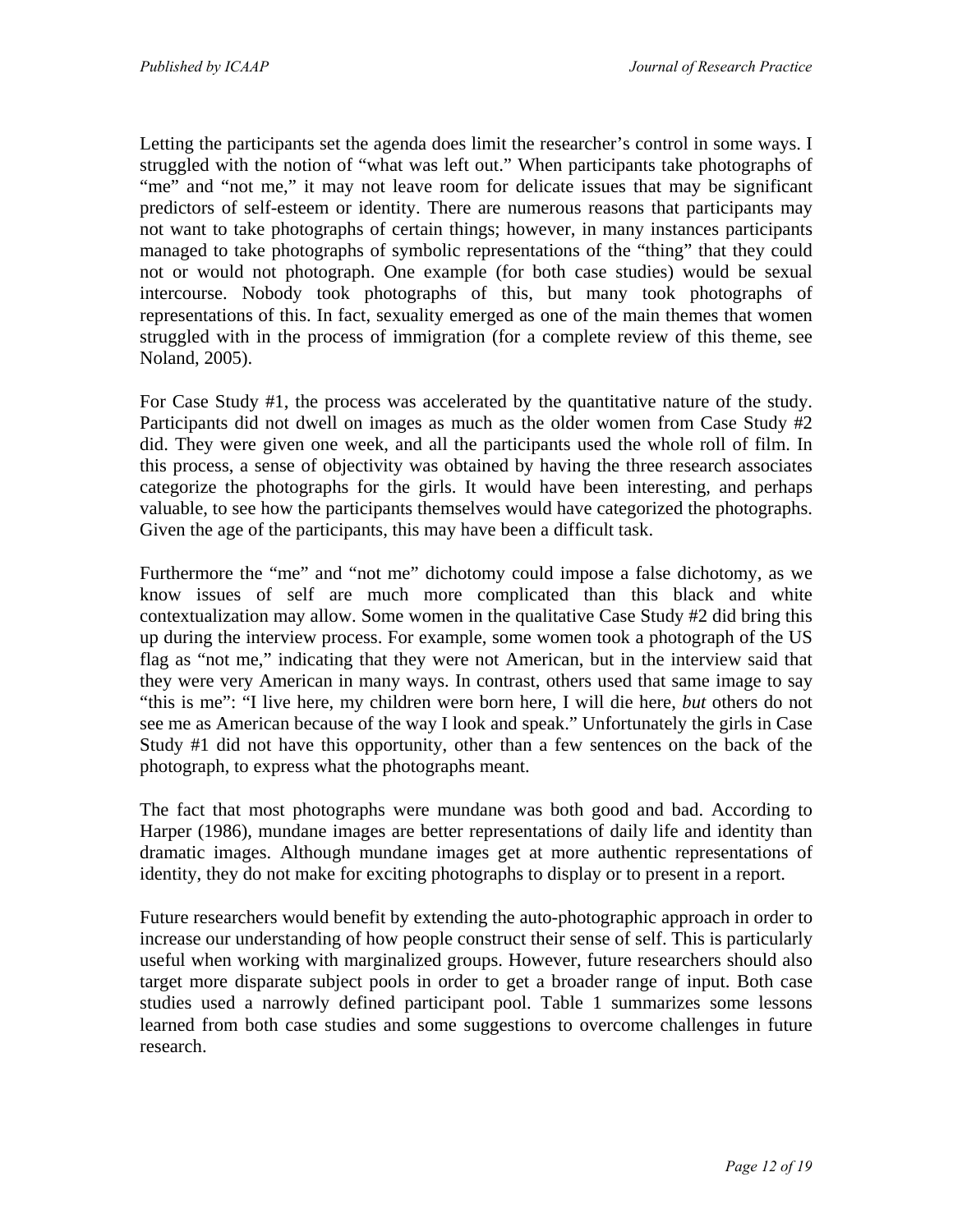h

| Lessons Learned from Case Study #1                                                                                                                                                                    | Lessons Learned from Case Study #2                                                                                                                                                                                        |  |
|-------------------------------------------------------------------------------------------------------------------------------------------------------------------------------------------------------|---------------------------------------------------------------------------------------------------------------------------------------------------------------------------------------------------------------------------|--|
| Photographs allowed participants to find images<br>of their identity, overcoming some cultural and<br>language barriers that may be present in other<br>forms of self-esteem and identity research.   | Auto-photography grants participants enough<br>time to contemplate and choose representations<br>of self, which are complex.                                                                                              |  |
| Paper and pencil tests, that measure esteem<br>and have been found to be both reliable and<br>valid, work well in conjunction with auto-<br>photography.                                              | Discussions around the photographs allowed<br>participants more input in data analysis and<br>therefore greater understanding of complex<br>issues, which would not have been achieved<br>through interview alone.        |  |
| Methods of quantitative data analysis can be<br>used with auto-photography.                                                                                                                           | Methods of qualitative data analysis can be<br>used with auto-photography.                                                                                                                                                |  |
| Data gathered were rich, providing valuable<br>insight into both levels of self-esteem for the<br>participant and the reasons why they have lower<br>self-esteem.                                     | What was not photographed (or said) was just<br>as valuable as what was included in the<br>photographs.                                                                                                                   |  |
| Auto-photography is useful (and fun) when<br>working with adolescents, who are often<br>struggling with self-esteem issues.                                                                           | Auto-photography allowed for certain taboo<br>topics to be discussed in a non-threatening<br>manner.                                                                                                                      |  |
| <b>Suggestions for Future Research</b><br>(Based on Case Study #1)                                                                                                                                    | <b>Suggestions for Future Research</b><br>(Based on Case Study #2)                                                                                                                                                        |  |
| Improvements could be made by working with<br>adolescents to include more of their voice in the<br>analysis--granting participants more power and<br>increasing authenticity in the research process. | Rather than having no time limits, an<br>appropriate time limit could be implemented.                                                                                                                                     |  |
| Culturally sensitive paper-pencil tests for<br>measurement should be used and may need to<br>be modified to fit particular participant groups.                                                        | A follow-up interview discussing why certain<br>images were not included in the photographs<br>would add significantly to data analysis. This<br>could also give the researcher more control over<br>the project content. |  |
| Participants themselves could have categorized<br>the photographs. It would have been interesting<br>to compare with how the coders categorized the<br>same photographs.                              | Experiments with digital photography could save<br>time and money, and may yield interesting<br>results. Differences between traditional<br>photography and digital photography could be<br>explored.                     |  |

#### Table 1. *Lessons Learned and Suggestions for Future Research*

## **6. Conclusion**

Two cases studies using auto-photography were presented. Auto-photography can be of benefit to those involved in identity and self-esteem research by circumventing obstacles involving language issues, marginalization, and age. Auto-photography is an improvement over traditional measures in that it allows those who may not be fluent the researchers' language (or the dominant language of the country) to express themselves with confidence and clarity. Those who are marginalized are afforded the same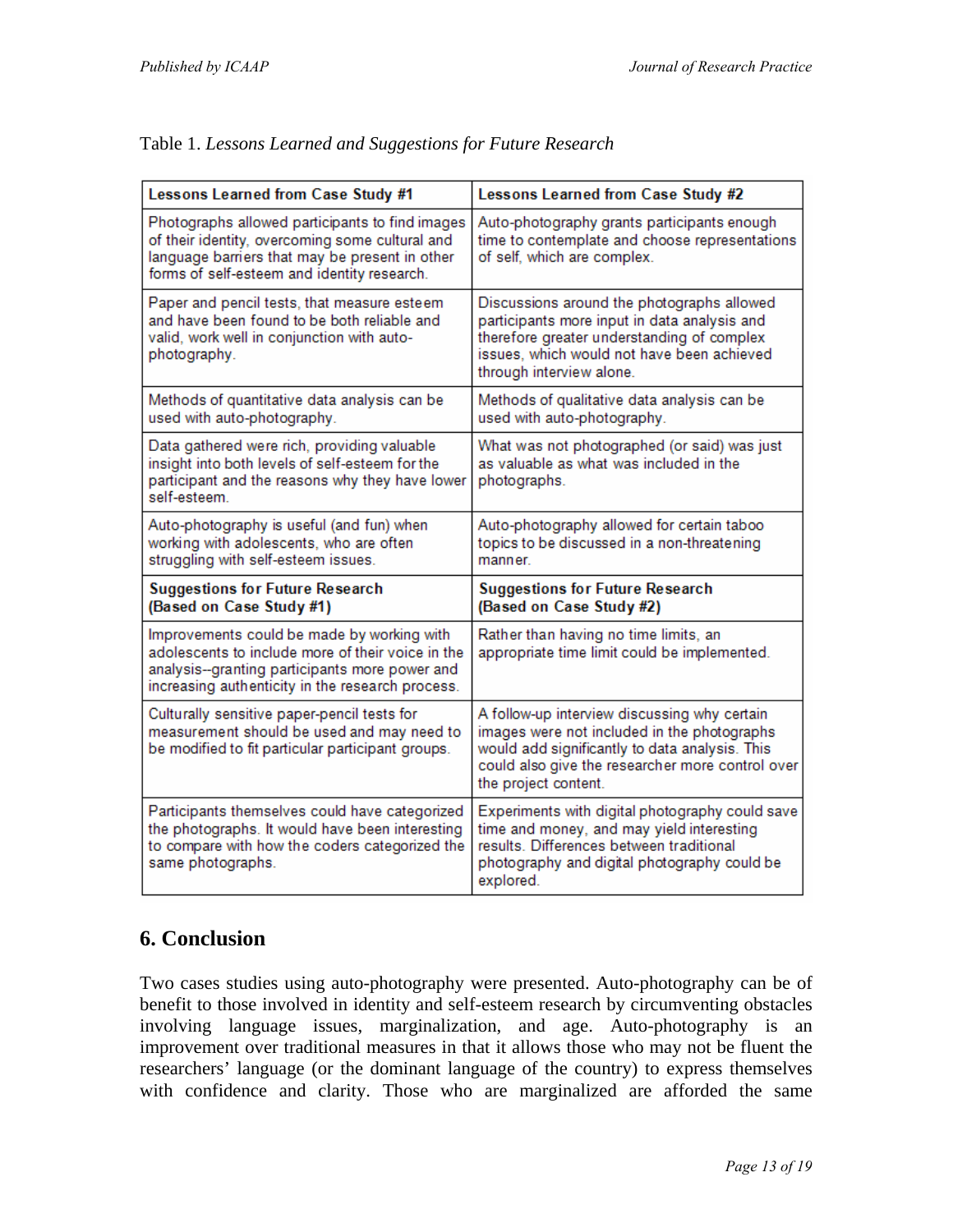opportunities, to avoid the sometimes biased traditional (and often Western) identity and self-esteem measures. Furthermore, young adults often do not have the maturity to answer difficult identity questions, where photography can give them a chance to think about who they are and express it through images. Although auto-photography is an excellent choice for those doing identity research, these three groups would particularly benefit from this research practice, if given enough time for proper reflection.

#### **References**

- Albos, D. (1993). *The Latino family and the politics of transformation.* Westport, CT: Praeger.
- Berger, J. (1972). *Ways of seeing*. London: Penguin Books.
- Blea, I. (1992). *La Chicana and the intersection of race, class and gender*. Westport, CT: Praeger.
- Bogdan, R., & Biklen, S. (1998). *Qualitative research in education*. Needham Heights, MA: Allyn and Bacon.
- Collier, J., & Collier, M. (1986). *Visual anthropology: Photography as a research method*. Albuquerque, NM: University of New Mexico Press.
- Combs, J., & Ziller, R. (1977). Photographic self-concepts of counselees. *Journal of Counseling Psychology, 24,* 452-455.
- Dollinger, S. J., & Clancy, S. M. (1993). Identity, self, and personality: II. Glimpses through the autophotographic eye. *Journal of Personality and Social Psychology, 64,* 1064-1071.
- Dollinger, S. J., Preston, L. A., O'Brien, S. P., & DiLalla, D. L. (1996). Individuality and relatedness of self: An auto photographic study. *Journal of Personality and Social Psychology, 71,* 1268-1278.
- Hall, E. (1986). Foreword. In J. Collier, & M. Collier (Eds), *Visual anthropology: Photography as a research method* (pp. *i-xvii*). Albuquerque, NM: University of New Mexico Press.
- Harper, D. (1986). Meaning and work: A study in photo elicitation. *Current Sociology, 34*(3), 24-45.
- Juhasz, A. M., & Munshi, N. (1990). Faces and feelings: A projective technique for measuring young children's self-esteem. *Perceptual and Motor Skills, 70,* 691-702.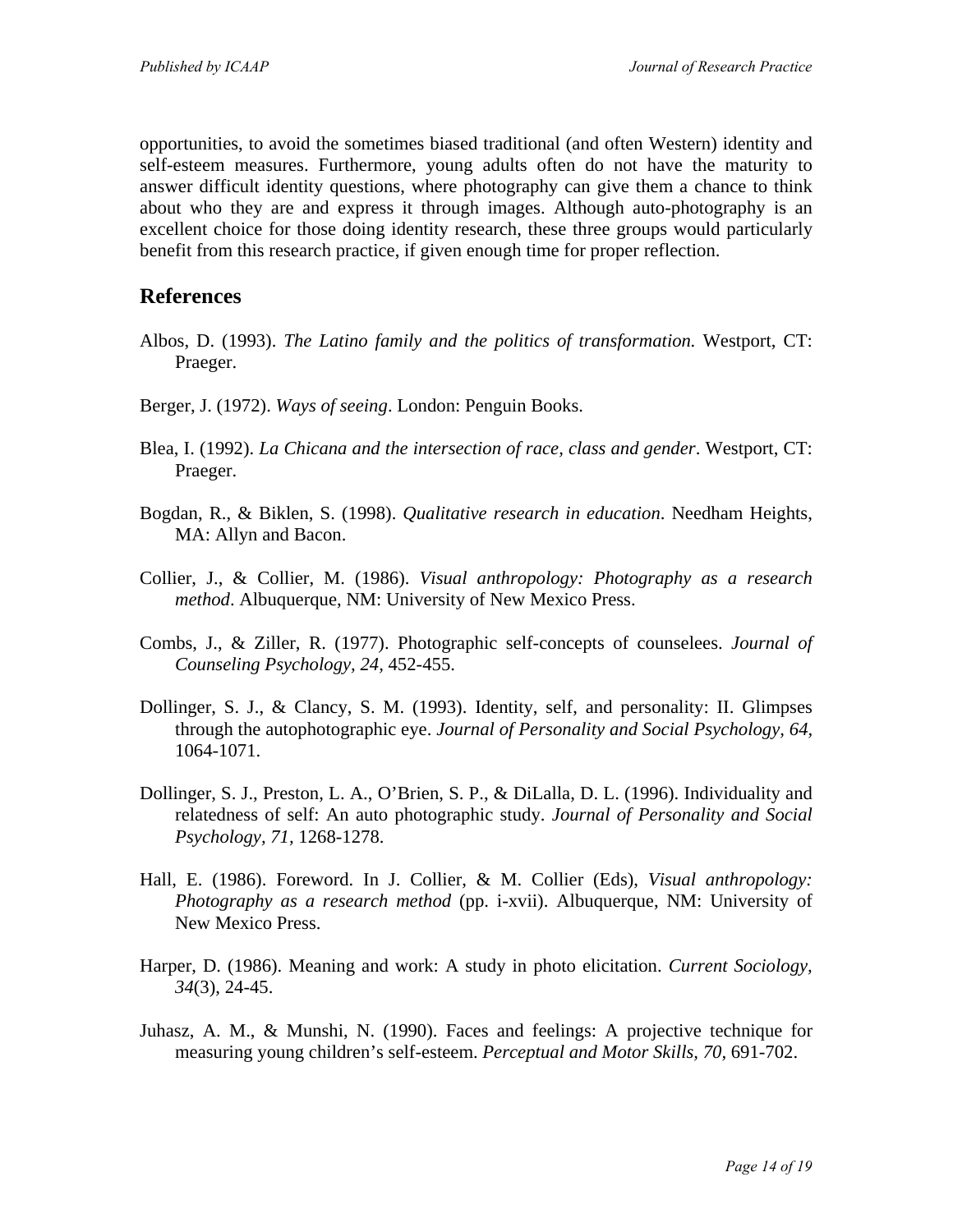- Lorraine, T. (1990). *Gender, identity, and the production of meaning*. Boulder, CO: Westview Press.
- Marsh, H. W. (1996). Positive and negative global self-esteem: A substantively meaningful distinction or artifacts? *Journal of Personality and Social Psychology, 70,* 810-819.
- McGuire, W. (1984). Search for the self: Going beyond self-esteem and the reactive self. In R. Zucker, J. Aronoff, & A. Rabin (Eds), *Personality and the prediction of behavior* (pp. 73-120). New York: Academic Press.
- Noland, C. M., & Jones, M. (1998, November). The auto-photographic self-concepts of inner-city Latina adolescents. Paper presented at the meeting of the National Communication Association Convention, New York City.
- Noland, C. M. (2000). *A Communicative study of Indian immigrant women*. Unpublished doctoral dissertation, Ohio University, Athens, OH.
- Noland, C. M. (2005). Sexuality and identity: A qualitative study involving Indian immigrant women. *International Journal of Communication, 15*(1), 185-205.
- Robinson, J. P., & Shaver, P. R. (1973). *Measures of social psychological attitudes*. Ann Arbor, MI: Institute for Social Research.
- Rosenberg, M. (1965). *Society and the adolescent self-image*. Princeton, NJ: Princeton University Press.
- Rosenberg, M. (1989). *Society and the adolescent self-image* (Revised edition). Middletown, CT: Wesleyan University Press.
- Shrum, W., Duque, R., & Brown, T. (2005). Digital video as research practice: Methodology for the millennium. *Journal of Research Practice*, *1*(1), Article M4. Retrieved May 3, 2005, from<http://jrp.icaap.org/index.php/jrp/article/view/6/12>
- Spencer, M., & Markstrom-Adams, C. (1990). Identity processes among racial and ethnic minority students in America. *Child Development, 61,* 290-310.
- Strauss, A., & Corbin, J. (1990). *Basics of qualitative research*. London: Sage.
- Ziller, R. (1988). Orientations: The cognitive liking person-situation interactions. *Journal of Social Behavior and Personality, 1,* 1-18.
- Ziller, R. (1990). *Photographing the self: Methods for observing personal orientations*. Newbury Park, CA: Sage.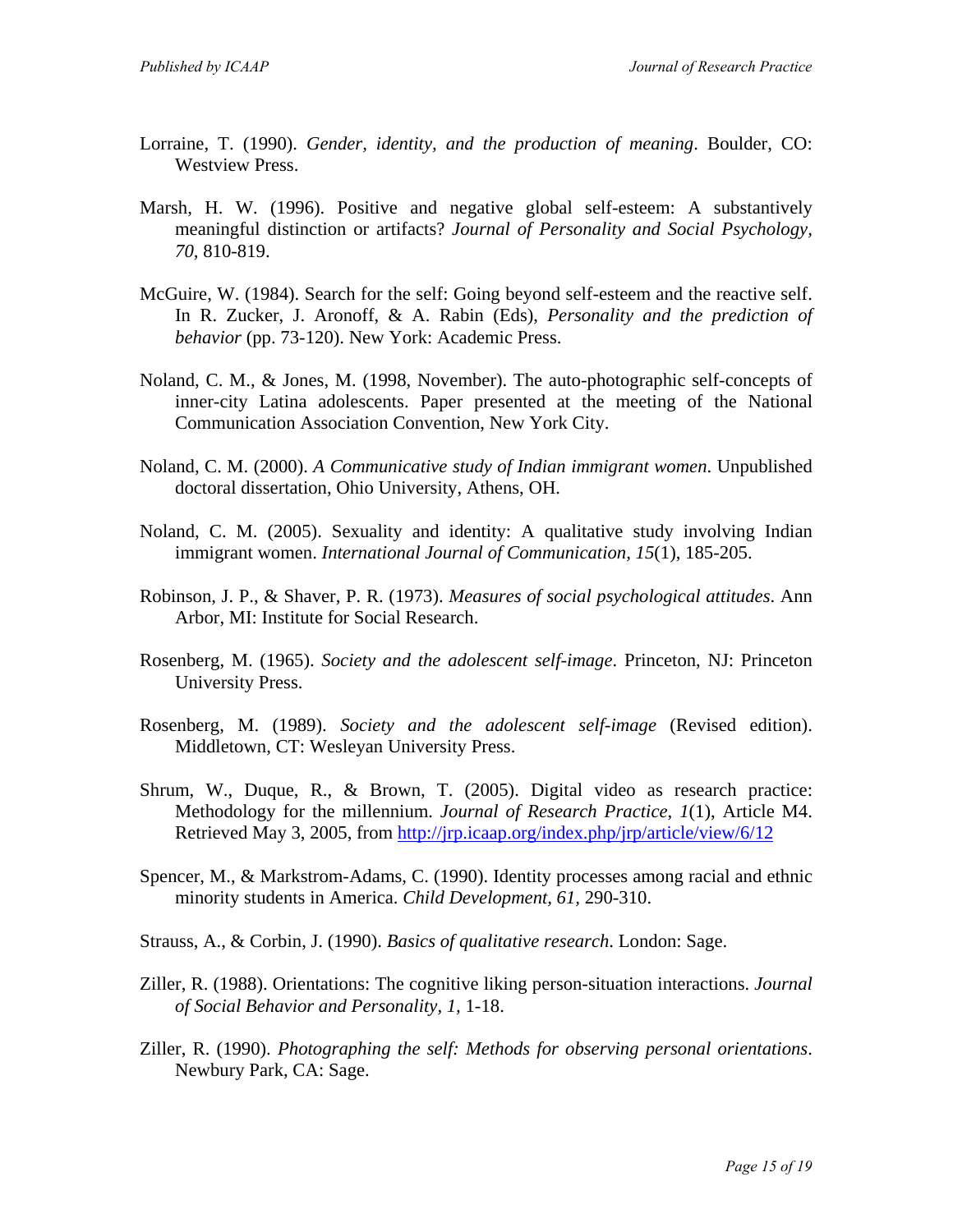- Ziller, R., & Lewis, D. (1981). Orientations: Self, social and environmental percepts through auto-photography. *Personality and Social Psychology Bulletin, 7,* 338-343.
- Ziller, R., Martel, R., & Morrison, R. (1977). Social insulation, self-complexity, and social attraction: A theory chain. *Journal of Research in Personality, 11,* 398-415.
- Ziller, R., & Okura, Y. (1986). The psychological niche of older Japanese and Americans through auto-photography. *Children's Environment Quarterly, 6,* 186-196.
- Ziller, R., & Rorer, B. (1985). Shyness-environment interaction: A view from the shy side through auto-photography. *Journal of Personality, 534,* 626-639.
- Ziller, R., Vern, H., & de Santoya, C. (1989). The psychological niche of children of poverty or affluence through auto-photography. *Children's Environment Quarterly, 6,* 86-196.

# **APPENDIX A**

#### *Instructions for Case Study #1*

#### Phase 2

This activity involves taking two different kinds of picture. For one kind of picture, we want you to describe yourself. To do this, we would like you to take 12 photographs that tell who you are. These photographs can be of anything, just as long as they tell something about who you are. These pictures should say, "This is Me!" For the other kind of picture, we want you to describe who you are not. To do this we would like you to take another 12 photographs. These photographs can be of anything as long as they say, "This is Not Me!" To help you keep track, we have put a label on top of the camera. When you take a picture of something that describes you, cross out a number under *Me* on the label. Similarly, when you take a picture that does not describe you, keep track by crossing out a number under *Not Me.* Remember, you are the only one who can take these pictures; so you cannot take any pictures of yourself.

Phase 3

We would like you to open the big envelope with your name on it. Inside you should find the pictures you took and two smaller white envelopes--one labeled *Me* and one labeled *Not Me*. Place the white envelopes on the table in front of you. You can take out your pictures now and look at them. You will notice that each picture has a number on the back of it. Try to keep the pictures in order. You will see that there is a form in front of you that has your name on it. This form asks you to explain why each picture represents you or does not. Take the first picture in your pile, and check the back to be certain that it is picture #1. Go to the first question on your form. If the picture is one that describes who you are please circle "me" on question 1 and write a short sentence explaining how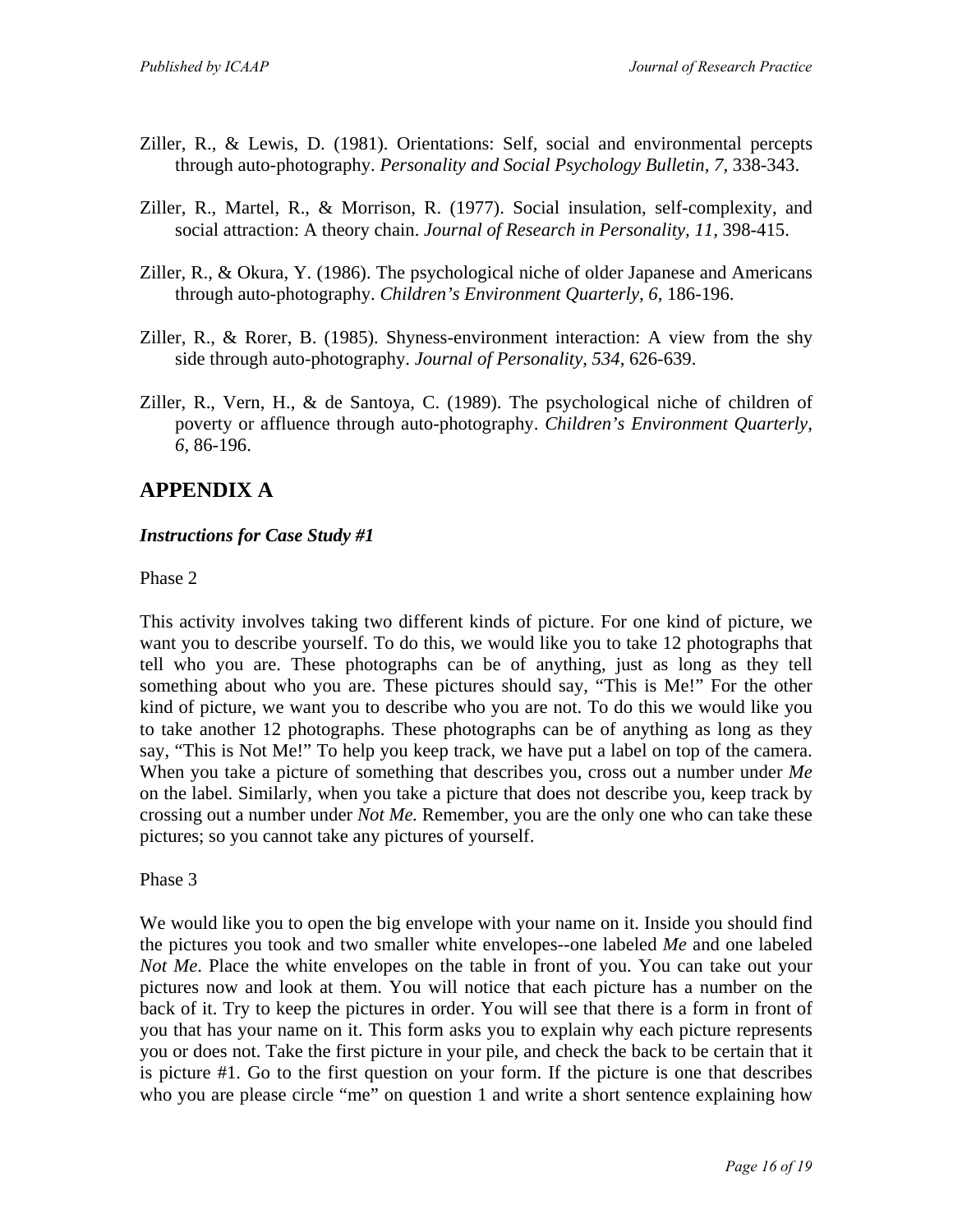the pictures describes you. If the picture describes who you are not, circle "not me" and write a short sentence explaining why the picture does not describe you.

When you have finished explaining the first picture, place it on the white envelope in front of you labeled *Me* if the picture describes you, or *Not Me* if the picture does not describe you. Follow the same procedures for all of your pictures.

After you have described all of your pictures, put all of your "me" pictures in a pile on the *Me* envelope and all of your "not me" pictures in a pile on the *Not Me* envelope. Now turn to the last page of the form. Please choose the three pictures that describe best who you are, and the three pictures that describe best who you are not. When you have decided which three pictures describe you best, write down the numbers of the pictures in the spaces underneath "me." Follow the same procedures for the "not me" photos. Place of the "me" pictures in the *Me* envelope, and all of the "not me" pictures in the *Not Me* envelope. Now there is one final question. Please indicate which was easier, taking the "me" or taking the "not me" pictures in the space provided.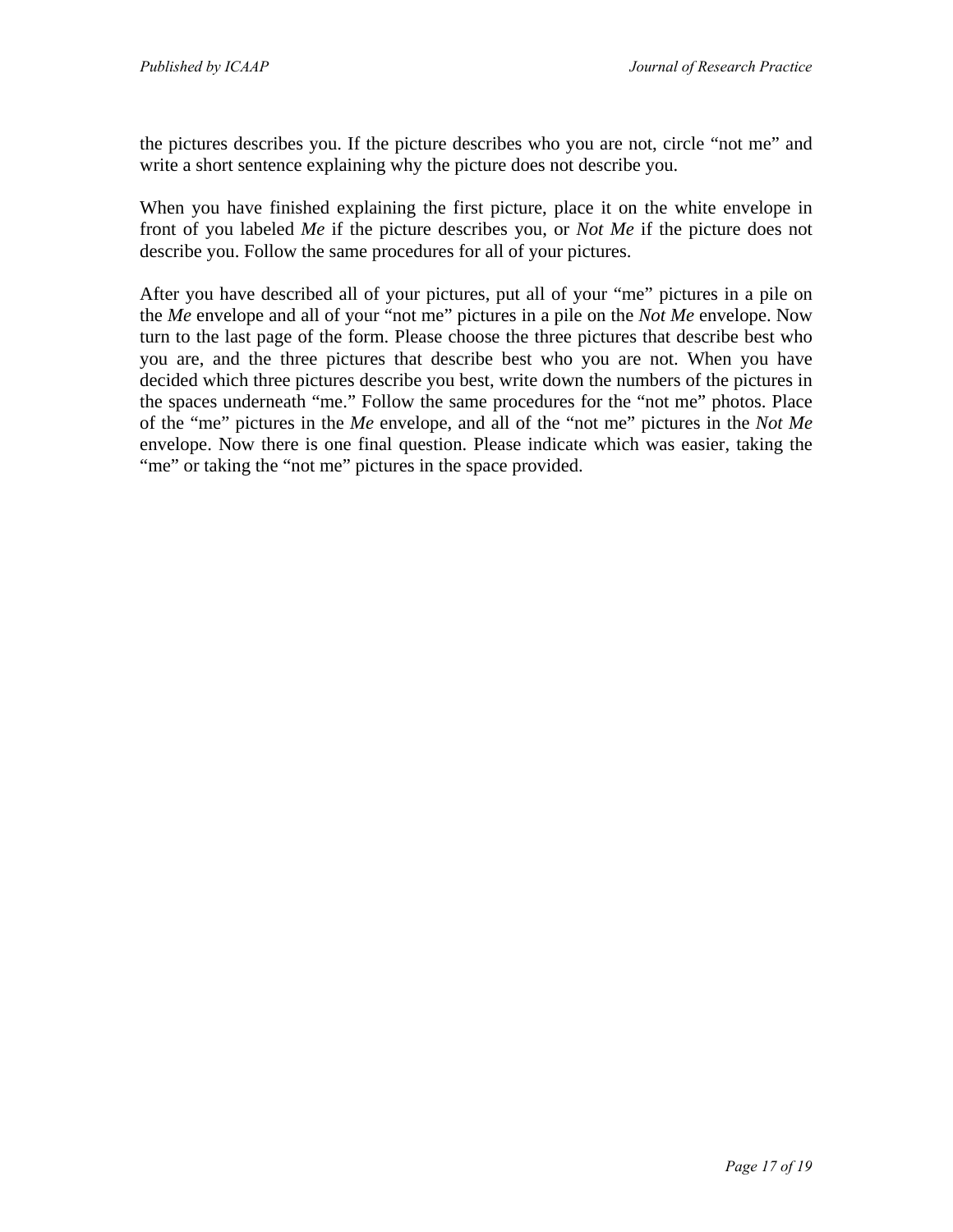# **APPENDIX B**

#### Frequency of Photo-Type Girls Used to Self-Identify (39 Girls)

| Photo-Type                               | Frequency (No. of girls<br>for each photo-type) | <b>Frequency %</b> |
|------------------------------------------|-------------------------------------------------|--------------------|
| Photos Concerned with Name               | 39                                              | 100%               |
| Photos Concerned with Sexual Identity    | 38                                              | 97.4%              |
| Photos Concerned with Age                | 37                                              | 94.9%              |
| Photos Concerned with intellectualism.   | 37                                              | 94.9%              |
| Photos Concerned with Poverty            | 36                                              | 92.3%              |
| Photos Concerned with Race               | 35                                              | 89.7%              |
| Photos Concerned with Church             | 35                                              | 89.7%              |
| Photos Concerned with Empathy            | 32                                              | 82.5%              |
| Photos Concerned with Videogames         | 32                                              | 82.0%              |
| Photos Concerned with Achievement        | 31                                              | 79.5%              |
| <b>Photos Concerned with Gender</b>      | 31                                              | 79.5%              |
| <b>Photos Concerned with Friends</b>     | 30                                              | 76.6%              |
| Photos Concerned with Scholarship        | 30                                              | 76.6%              |
| Photos Concerned with Cares and Concerns | 28                                              | 71.8%              |
| <b>Photos Concerned with Chores</b>      | 25                                              | 64.1%              |
| Photos Concerned with Family             | 25                                              | 64.1%              |
| Photos Concerned with TV/Movies          | 23                                              | 59%                |
| Photos Concerned with Self-Presentation  | 23                                              | 59%                |
| Photos Concerned with Communication      | 22                                              | 56.4%              |
| Photos Concerned with Food               | 21                                              | 53.8%              |
| Photos Concerned with Sports             | 21                                              | 53.8%              |
| Photos Concerned with Occupation         | 20                                              | 51.3%              |
| Photos Concerned with Reading            | 20                                              | 51.3%              |
| Photos Concerned with Music/Dance        | 18                                              | 46.2%              |
| Photos Concerned with Pets               | 16                                              | 41.0%              |
| Photos Concerned with Nature             | 15                                              | 38.5%              |
| Photos Concerned with Possessions        | 14                                              | 35.9%              |
| Photos Concerned with Illegal Acts       | 12                                              | 30.8%              |
| Photos Concerned with School             | 10                                              | 25.6%              |
| Photos Concerned with Miscellaneous      | 8                                               | 20.5%              |
| Photos Concerned with Hobbies            | 3                                               | 7.7%               |